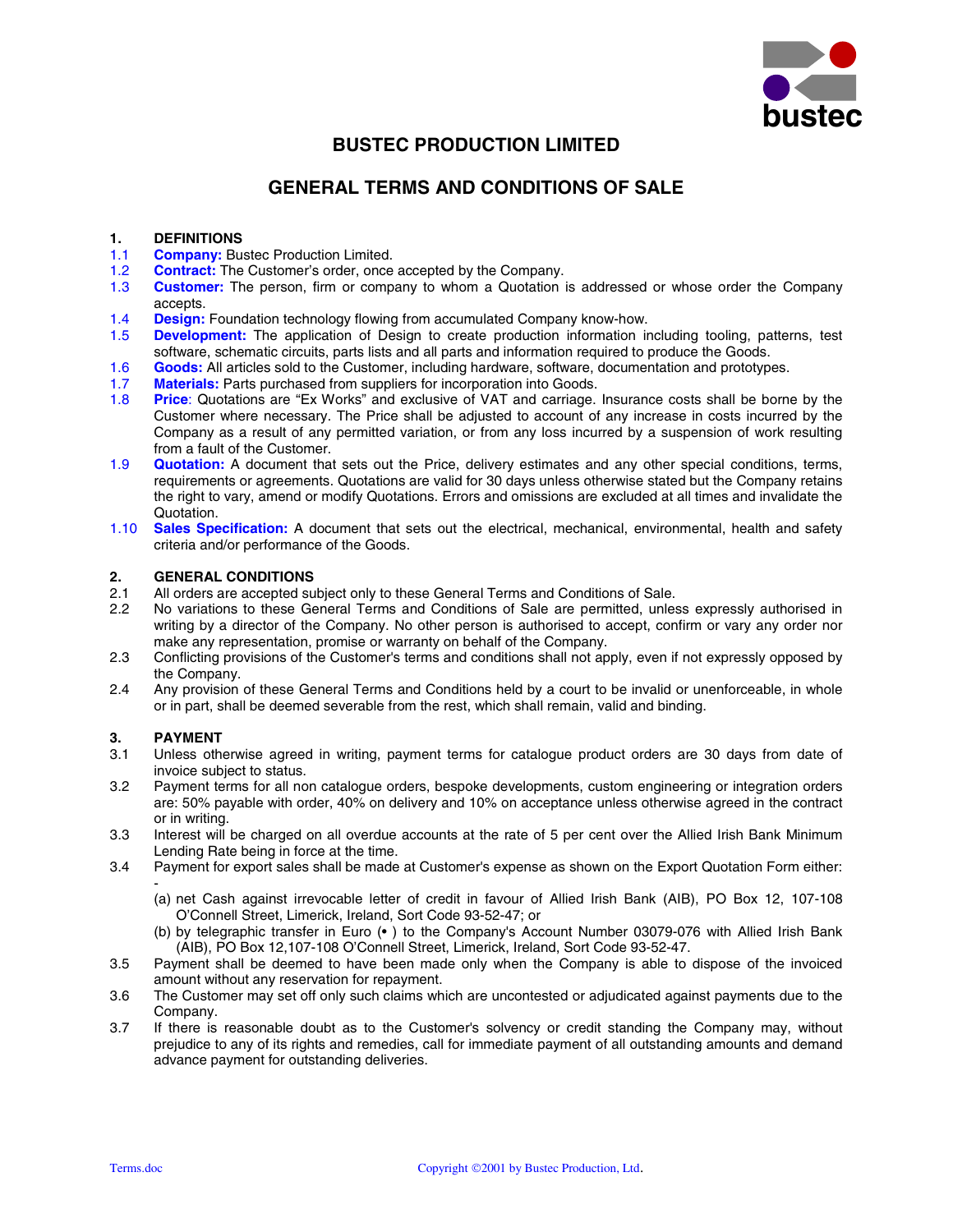

# **4. DELIVERY AND RISK**

- 4.1 Unless otherwise specified in the Company's Quotation or tender, the Price excludes carriage and shipment.
- 4.2 Shipment, where specified will be at Customer's risk and in its order by any method of transport available to the Company. Unless otherwise agreed in writing, the Company shall arrange for shipment to the premises specified by the Customer in the order. Insurance is only effected when it is demanded by written order and it is charged to the Customer.
- 4.3 Subject to Condition 7, the risk in the Goods shall pass to the Customer upon delivery, which shall be deemed to have taken place when the Goods are loaded onto the tailboard of the delivery vehicle.
- 4.4 Any time or date for the despatch or delivery of Goods or for the completion of work, whether specified in the Company's Quotation or otherwise given by the Company shall be taken as an estimate made by the Company in good faith but shall not be binding upon the Company, either as a term of the Contract or otherwise. In no circumstances shall the Company be liable for any loss or damage sustained by the Customer in consequence of failure to deliver within such time or by such date.
- 4.5 The Company may deliver the Goods in instalments and invoice the Customer as if each instalment comprised a separate Contract upon the terms of these General Terms and Conditions.
- 4.6 If delivery of the Goods is delayed through any act or omission of the Customer the Company may put the Goods into storage at the Customer's risk and make a charge to the Customer equal to 2 per cent per month or part thereof of the invoice price of the Goods. In this event delivery of the Goods shall be deemed to have taken place when the Goods have been put into storage.
- 4.7 Where the Company has undertaken to install the Goods, the Customer shall at its expense provide all such installation space, environment, power points and other facilities, as the Company shall at any time reasonably require and any failure to do so shall be deemed as a failure to accept delivery.
- 4.8 If the Company is responsible for any delay for delivery, the Customer may either cancel the Contract after expiration of a reasonable extension of the delivery time granted in writing, or claim damages up to a maximum aggregate amount not in excess of 5% of the value of the undelivered Goods, PROVIDED THAT the Customer can prove that he suffered such loss as a result of the delay and PROVIDED FURTHER THAT ANY CLAIM IN EXCESS OF THE AMOUNT SET FORTH IN THE PRECEDING SENTENCE IS EXPRESSLY EXCLUDED.

# **5. VARIATIONS**

- 5.1 Agreed delivery schedules shall not be varied by either party without the prior written consent of the other and if varied the Contract Price shall be adjusted in accordance with the following rules, unless otherwise agreed.
- 5.2 On receipt of an amendment to contracted order which re-schedules all or part of the contracted order, the Company will within 2 weeks advise the Customer of the Price for re-schedule. If the advised Price or an amended form is not agreed by the end of the third week from amendment receipt, then the original Contract remains unchanged. Maximum period of original contracted order schedule delay is 6 months. The order will lapse thereafter and the provisions contained in 5.3 below will apply. The Company will calculate the reschedule charge in accordance with the following scale of charges as a percentage of Goods contracted order price as follows: -

(a) finished Goods and work in progress within 3 months of amendment: at the rate of 2 per cent per month;

- (b) work in progress beyond 3 months of amendment and materials on order: at the rate of 1 per cent per month.
- 5.3 On receipt of an amendment to contract order, which cancels all or part of the order, the Company will within 2 weeks halt production of all Goods, which are the subject of the cancellation. The Company will then count and price all material, work in progress and finished Goods. The Company will, where possible, cancel the supply of materials. The value of such materials cancelled less any cancellation charges will be reduced by 15 per cent and taken into account in the scale of charges below. The Company will calculate the price of the cancellation in accordance with the following scale: -
	- (a) Finished goods at contracted price;
	- (b) Work in progress at 90 per cent of contracted price;
	- (c) Materials in Kits at Kit cost + 30 per cent;
	- (d) Suppliers/sub contractors charges at invoice price + 15 per cent.

A single charge is then invoiced covering the cancellation or required months of delay. Additionally, there will be an administrative charge of 250 Euro or 2 per cent of order value (re-scheduled or cancelled) whichever shall be the greater.

# **6. LOSS OR DAMAGE IN TRANSIT**

6.1 Where the Price includes carriage and shipment, the Company will repair or at its option replace free of charge within a reasonable time all Goods damaged or lost in transit, provided separate notices, in writing, are given both to the carriers and the Company within three days of receipt of the Goods followed by a completed claim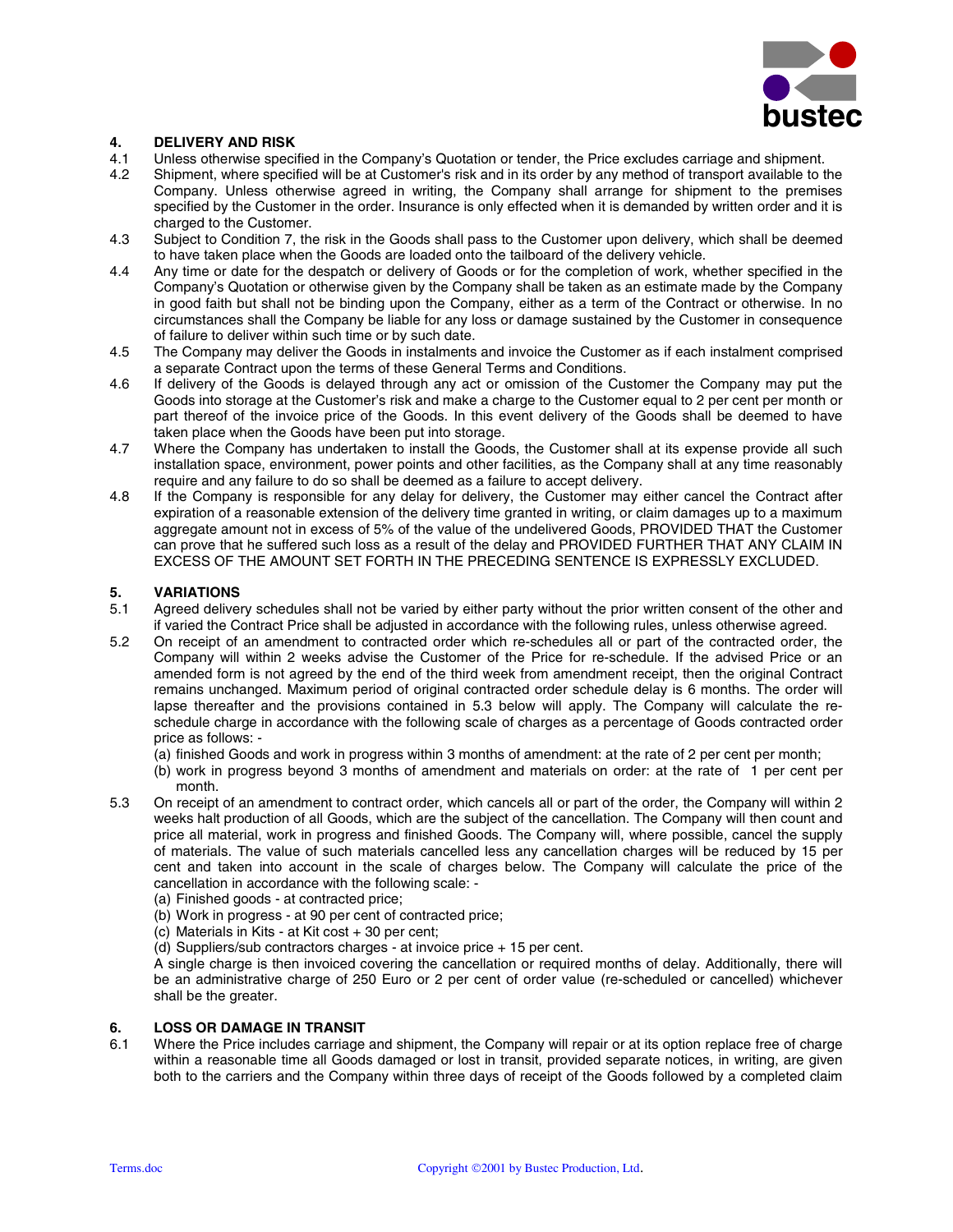

in writing within five days of receipt of the Company's advice note. Where the Goods are accepted from the Carrier without being checked the Carriers Delivery Book must be signed, "NOT EXAMINED".

- 6.2 All Goods the subject of any claim for damage in transit or shortage in delivery shall be preserved intact as delivered for a reasonable period and at least seven working days after making the claim within which time the Company shall be at liberty to attend the Customer's works and investigate the complaint. The Customer shall not dispose of any damaged Goods without the Company's agreement.
- 6.3 Compliance by the Customer with each and every requirement of this condition 6 shall be a condition precedent to any right the Customer has to make a claim and any breach shall release the Company from any liability or obligation in respect of the claim or to investigate it. The acceptance by the Company of any belated notice or claim, or any action taken by the Company thereon, shall not constitute any waiver by the Company and shall be without prejudice to the Company's right to reject the claim on the grounds of non-compliance with this condition.

# **7. PACKING**

All packing, skips, drums and other packing materials marked "PROPERTY OF BUSTEC PRODUCTION LIMITED" or defined in the Contract are to be so returned to the Company in good condition, carriage paid, within one month, if not so returned they will be charged for.

# **8. LIABILITY FOR ACCIDENTS AND DAMAGE**

8.1 If the Company's personnel, agents or sub-contractors are working on the Customer's site for the purpose of the contract then the Company will indemnify the Customer against direct damage or injury to the Customer's property or person or that of others occurring during the course of such work caused by the negligence of the Company's personnel agents or sub-contractors; PROVIDED HOWEVER THAT THE COMPANY'S LIABILITY AND THE CUSTOMER'S RIGHTS TO SUCH INDEMNIFICATION ARE SUBJECT TO THE LIMITATIONS IN THE PROVISIONS OF CLAUSE 14 BELOW AND ARE FURTHER LIMITED TO THE EXTENT OF THE INSURANCE CARRIED BY THE COMPANY EXCEPT FOR LIABILITY FOR DEATH OR PERSONAL INJURY.

# **9. INSURANCE**

9.1 The Customer at the request of the Company shall take out and maintain insurance to take effect after delivery and/or whilst the Company is on site, to include but not limited to third party liability, accidental damage and fire and shall procure the endorsement of the Company as joint insured with full waiver of subrogation.

# **10. SAFETY**

Some of the Goods supplied by the Company may require additional safety covers and precautions, such Goods are labelled. However, because human error can occur, the Customer should acquaint its staff with any dangers and provide the necessary covers and precautions. Advice may be freely sought from the Company, if as a result of the coming into force after the date of the Company's tender or where the Company has made no tender, the acceptance of the Customer's order of any Act, Order, Regulation or By-Law or the discovery of any new health or safety requirement or precaution or for any other reason, additional protective or safety equipment or work should be required, the cost thereof will form an extra to the tender or contract Price.

#### **11. TITLE TO THE GOODS**

- 11.1 The Goods shall remain the sole and absolute property of the Company until such time as the Customer shall have paid to the Company the agreed Price together with any other monies due to the Company.
- 11.2 The Customer acknowledges that the Customer is in possession of the Goods solely as bailee for the Company, and until such time as the Customer becomes owner of the Goods the Customer undertakes to store them separately on his premises in a manner, which makes them readily identifiable as the Goods of the Company, and to furnish the Company with all relevant information and support the Company in securing its title to the Goods. The Customer shall notify immediately the Company if third parties assert claims, liens or charges which endanger the Company's title to the Goods.
- 11.3 The Customer's right to possession of the Goods shall cease if it, not being a company, commits an available act of bankruptcy or is in breach of the Contract or of any of these Terms and Conditions, or if it being a company is in breach of the Contract or of any of these Terms and Conditions or is unable to pay its debts for the purposes of the insolvency legislation applicable to it or has a petition presented for its winding up or passes a resolution for voluntary winding up or has a Receiver, Administrative Receiver or Administrator appointed over any of its assets or enters into a voluntary arrangement with its creditors the Company may for the purpose of recovery of its Goods enter upon any premises where they are stored or where they are reasonably thought to be stored and may repossess the same.
- 11.4 If reservation of title is not permitted by the law of the country to which the Goods are shipped the Company may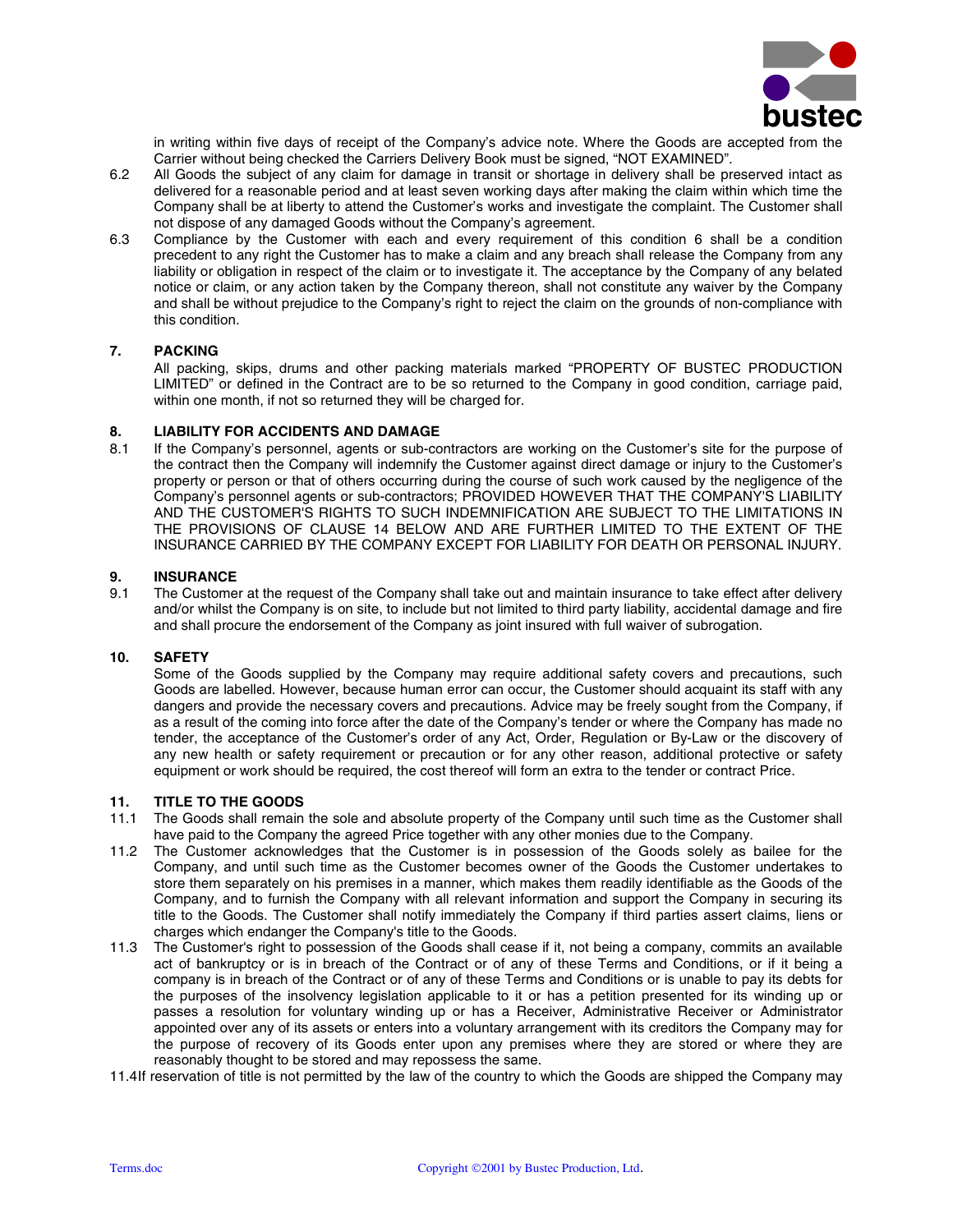

demand for other equivalent security for outstanding payments, e.g. security interest, charge or guarantees.

# **12. RIGHTS TO SOFTWARE**

Any software contained in the Goods is covered by the terms of the Company's software license agreement. Unless otherwise agreed in the software license agreement or in the Contract the customer is granted a nonexclusive, non-transferable license to use and display the copy of the software programme and of subsequent amendments on a single computer (CPU) in a single location and the Company remains the sole owner of the copyright.

# **13. GENERAL DESCRIPTIVE MATTER**

All specifications, drawings and particulars or weights and dimensions submitted by the Company are approximate only and intended to give a general idea of the Goods described therein and shall not form part of the Contract. Unless supplied or approved, the Company undertakes no responsibility for sites or foundations or for any framework or support for machinery or for compliance with any local by-laws or statutory regulations or for the fulfilment of any special requirements the Customer is bound to observe.

#### **14. PERFORMANCE**

- 14.1 Unless any performance figures, tolerance or characteristics have been specifically warranted by the Company, in writing, in the form of its Sales Specifications, the Company shall be under no liability for failure to attain such figures. If performance figures, tolerances or characteristics obtained on any test provided for in the Contract are outside the acceptance limits the Customer will be entitled to reject the Goods, but before rejecting the Goods or taking legal steps to claim breach of contract the Customer will give the Company reasonable time and opportunity to rectify its performance. Save insofar as the Customer's stipulations are based on advice given by the Company in writing, the responsibility for ensuring that Goods are sufficient and suitable for its purposes rests upon the Customer.
- 14.2 Notwithstanding Clause 14.1 hereof, any Contract for Goods specified as subject to prototype approval is accepted only on the basis that it is conditional upon the production by the Company of a prototype which meets the Customer's requirements and if such Goods cannot be produced in the period specified in the Contract either party may forthwith cancel the Contract without any liability save that the Company shall be entitled to payment for the work it has done on a time and materials basis at its rates prevailing at the time of cancellation.
- 14.3 Unless specifically agreed by the Company, in writing, no performance inspection ("pre-acceptance") shall be undertaken prior to shipment of the Goods to the Customer. Any request for pre-acceptance must be made, in writing, prior to the acknowledgement of the Contract and accepted by the Company in writing. The Company reserves the right to make charges for pre-acceptance work not specifically agreed to prior to Contract acknowledgement at the rates prevailing at the time of pre-acceptance. The Company reserves the right to refuse any pre-acceptance requests made after Contract acknowledgement.
- 14.4 If the Customer waives an agreed pre-acceptance or does not attend the pre-acceptance the inspection and tests conducted by the Company shall be deemed to be acceptance. The Company may charge the Customer all additional costs resulting from a delay of pre-acceptance work for reasons beyond the Company's reasonable control.
- 14.5 In any event the Goods shall be deemed to be accepted by the Customer when the are in service.
- 14.6 Acceptance may not be refused for minor defects without relief to the Company from any obligation to remedy such defects.

#### **15. SAMPLES**

The Customer is liable to pay the full price of any samples supplied by the Company to the Customer. The charge will be waived if the samples are returned in full working order and in reasonable condition within one month of delivery to the Customer PROVIDED ALWAYS THAT

(a) the Customer has carried out such acts of maintenance as the Company specifies, and

(b) the Customer ensures that only skilled operators fully trained in the use of the same use the samples, and (c) the Customer does not allow anyone to tamper or interfere with the samples.

#### **16. WARRANTY AND LIABLITY**

16.1 Any defects which under proper use appear in the Goods within a period of 12 months after delivery and are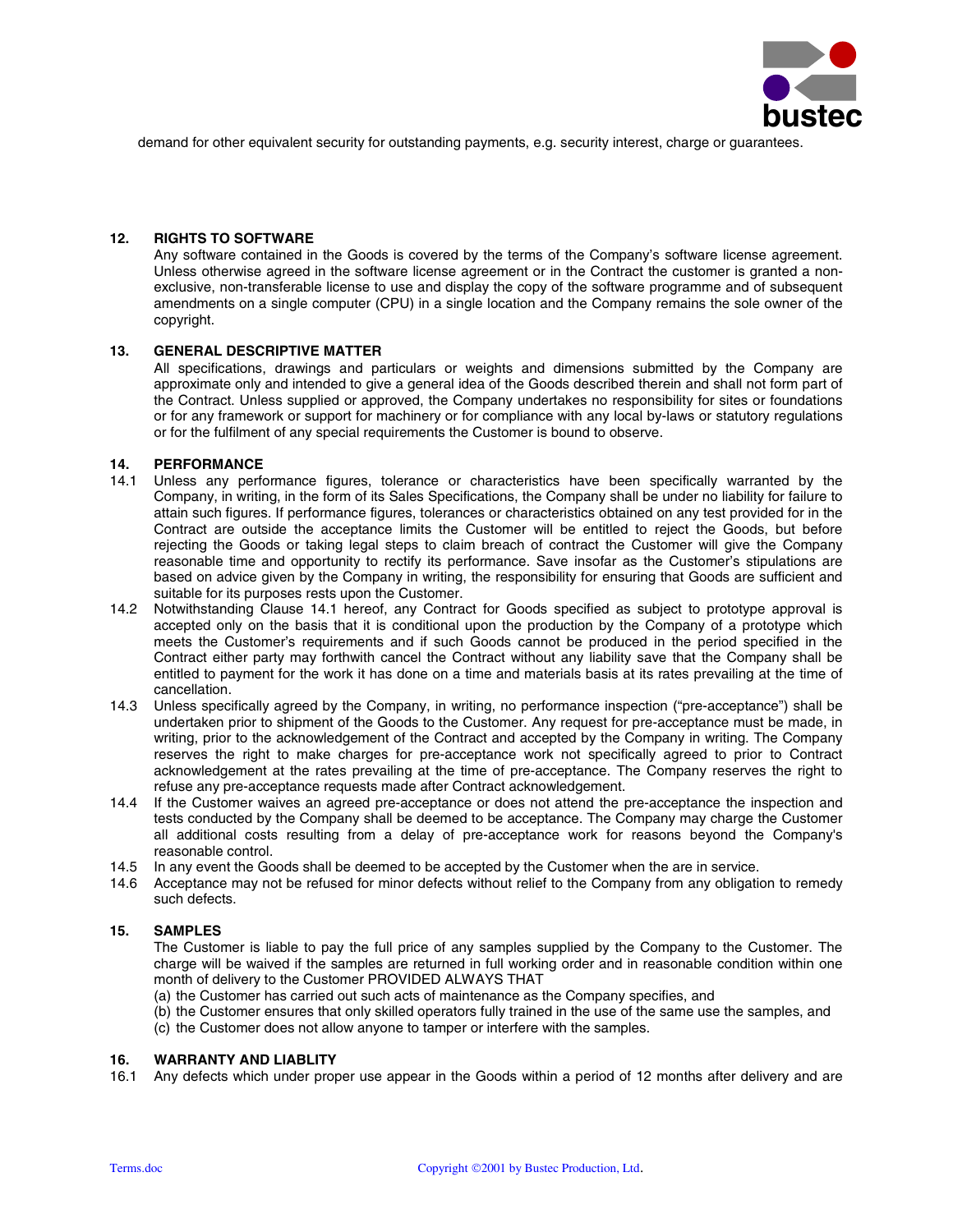

due to faulty materials, workmanship or design (other than a design provided or specified by the Customer) shall be made good by the Company, either by repair or at the Company's option by replacement, provided the Company is notified in writing within seven days of the date of such defects appearing and the Goods or the defective parts thereof are returned to the Company or where in the Company's sole discretion this is not practical are made available for inspection by the Company. The Customer shall pay the cost of carriage of the returned goods or parts, the Company will deliver replaced Goods or parts to the Customer free of charge.

16.2 THE COMPANY'S LIABILITY UNDER THIS CONDITION SHALL BE IN LIEU OF ANY OBLIGATION IMPLIED BY LAW AS TO THE QUALITY OR FITNESS FOR ANY PURPOSE OF THE GOODS AND SAVE AS PROVIDED IN THIS CONDITION THE COMPANY SHALL BE UNDER NO LIABILITY, WHETHER IN CONTRACT, TORT OR OTHERWISE, IN RESPECT OF ANY DEFECTS IN THE GOODS OR FOR ANY INJURY, LOSS OR DAMAGE RESULTING FROM SUCH DEFECTS OR FROM ANY WORK DONE IN CONNECTION THEREWITH.

WITHOUT PREJUDICE TO THE GENERALITY OF THE FOREGOING EXCLUSION THE COMPANY SHALL NOT IN ANY CIRCUMSTANCES BE LIABLE FOR ANY CONSEQUENTIAL LOSS OR DAMAGE SUFFERED BY THE CUSTOMER, INCLUDING ANY LOSS OF USE, LOSS OF CONTRACTS OR LOSS OF PROFITS. THE COMPANY SHALL BE UNDER NO LIABILITY FOR THE NEGLIGENCE OF THE COMPANY, ITS EMPLOYEES, SERVANTS, AGENTS, SUB-CONTRACTORS OR OTHERS, EXCEPT LIABILITY FOR DEATH OR PERSONAL INJURY RESULTING FROM NEGLIGENCE.

- 16.3 Notwithstanding the foregoing, the Company shall be under no liability:-
	- (a) in respect of any defects which appear under proper use within a period of 12 months after delivery if the Customer fails to adhere strictly to the terms of payment provided for or referred to herein; or
	- (b) if the Goods have not been used or maintained reasonably or properly by skilled operators and with materials approved by the Company: or
	- (c) if the defective Goods or parts thereof have not been despatched within 14 days of notification of the defect to the Company at the expense of the Customer; or
	- (d) if the Goods were sold as second-hand or reconditioned or ex-demonstration; or
	- (e) when the Customer has not given to the Company written notice of loss or damage in transit within 7 days after the Company's advice note, invoice or other notification of the despatch of the Goods in case of nondelivery or within 7 days after delivery of the Goods in any other case and where the Goods are transported by an outside freight carrier the Customer has not complied in all respects with the freight carrier's conditions of carriage by notifying claims for loss or damage in transit; or
	- (f) if any seal or identification label attached to the Goods is removed, broken or tampered with.
- 16.4 Any repairs or adjustments not performed or authorised in advance by the Company shall cancel the warranty and any guarantees and release the Company from further responsibility.
- 16.5 In the case of Goods not of the Company's manufacture the Customer is entitled only to the benefit of any guarantee or warranty given to the Company in respect thereof insofar as the Company is entitled to assign the same. In any event the Company's liability shall not exceed the amount recovered by the Company from the manufacturer concerned.

16.6 Any software contained in the Goods is covered by the terms of the Company's software license agreement and any software forms part of this warranty only to the extent of the limitations and liabilities contained therein. Only software defects which can be reproduced at any time are considered defects covered by warranty. Any claim based on data loss or alteration is admitted only if the Customer has performed a data back-up in a machine-readable form at intervals adequate to the application concerned, but not later than at the end of the

- day on which the software was used which permits the restoration of all data lost or altered with reasonable expenditure.
- 16.7 The Company's total liability for any one claim shall not exceed the contract price.

# **17. DESIGN OWNERSHIP AND COPYRIGHTS**

- 17.1 Unless otherwise expressly agreed in writing the Company owns all rights to the Design, tooling, Goods manufacture and future Developments. The Company's rights will not be reduced in any way by the Customer's payment of Design, Development, engineering, software tooling or any other charges in whole or in part.
- 17.2 All estimates, Designs, drawing plans or models prepared by the Company remain the Company's property and are copyright. They must not in whole or in part be copied or otherwise made use of by or be copied to any other party, without the Company's prior written consent.

# **18. TRADEMARKS**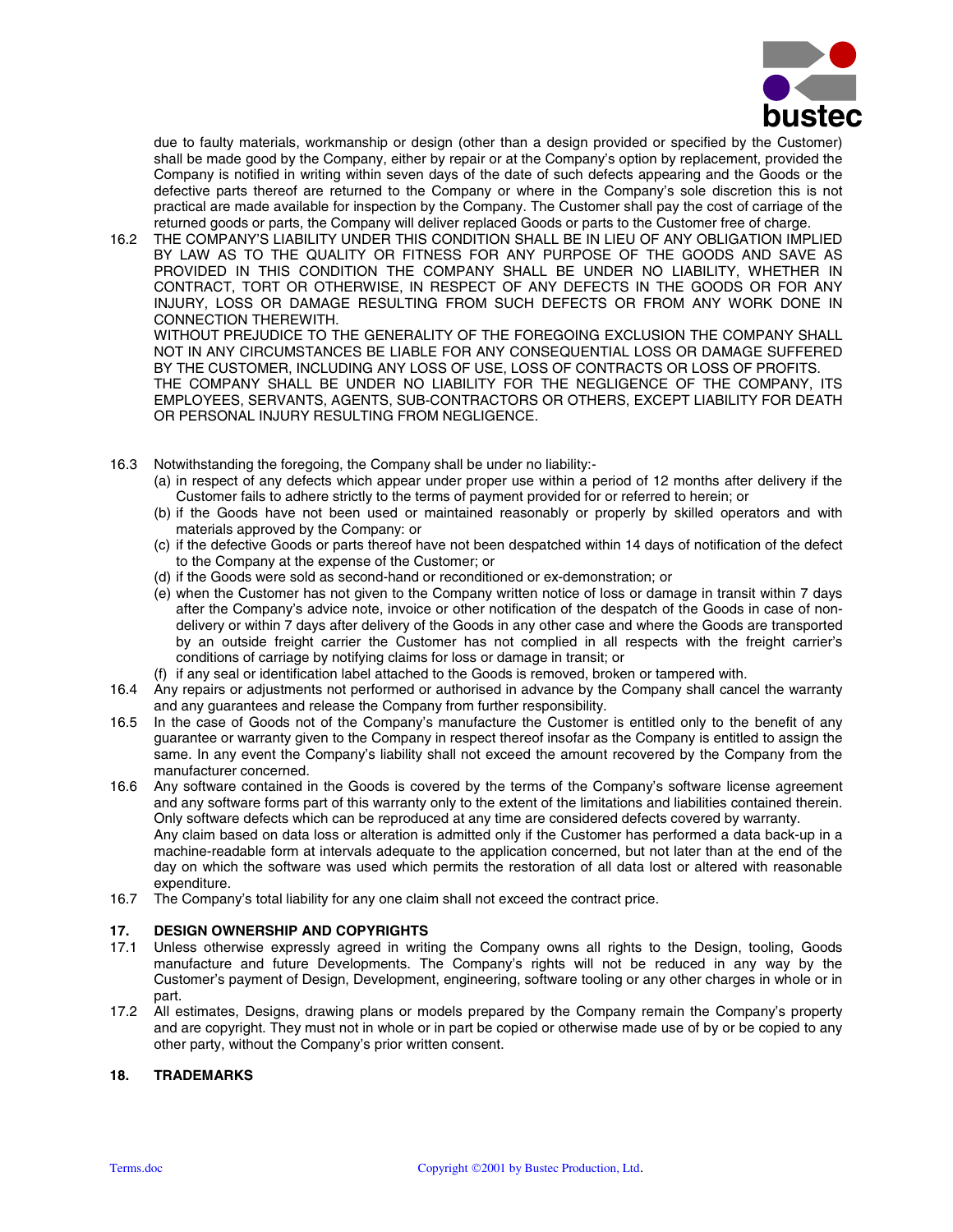

Bustec<sup>®</sup> and ProDAQ<sup>®</sup> are registered trademarks of the Company. The Customer may not change the appearance of the Goods to allow him or any other third party to appear to be the manufacturer of the Goods and shall not remove or allow to be removed the registered trademarks, or affix his own trademarks to the Goods.

# **19. PATENTS**

- 19.1 Should claims for infringement of industrial property or copyright (the "Rights) be made against the Customer arising from his use of Goods delivered by the Company the Company will defend the Customer against such claims and pay costs and/or damages either adjudicated or allowed by the Company to the owner of such Right; PROVIDED THAT the Customer notifies the Company immediately in writing of any such claim and that all defences and measures to reach a settlement out of court are reserved by the Company. Subject to these conditions the Company will use its best endeavours to obtain the right to continue to the use of the Goods. In the event this is not possible by any reasonable means, the Company shall at it's sole discretion and expense either modify, or replace the Goods, so as to remove the infringement or take the Goods back and refund the purchase price after adjustment for the age of the Goods at the time. Any liability by the Company out of any such claim is limited to the purchase price of the Goods. ANY FURTHER OR OTHER RIGHT, CLAIM AND REMEDY OF THE CUSTOMER ARISING OUT OF SUCH INFRINGMENT ARE EXPRESSLY EXCLUDED.
- 19.2 The Customer shall indemnify the Company against all damages, penalties, costs and expenses to which the Company may become liable in the supply of any Goods or in the execution of any works in accordance with Customer's specification involving any infringement of a registered design, patent or copyright or other industrial property.

#### **20. LICENCES**

Any license required to enable the Customer to acquire or the Company to sell or supply to the Customer shall be obtained by the Customer.

# **21. EXPORT LICENCE**

If the Goods are subject to an export license and such license is refused the Contract shall be deemed void.

#### **22. SUB-CONTRACTING**

The Company reserves the right to assign or sub-contract the Contract or any part thereof.

# 23 **TERMINATION**<br>23.1 Without prejudic

- 23.1 Without prejudice to other remedies and accrued rights the Company shall have the right forthwith to terminate the Contract and to claim for any resulting losses or expenses if the Customer commits a breach of this or any other Contract with the Company and fails to remedy the breach within a reasonable time of a written notice to do so.
- 23.2 If for any reason the Company shall receive directions by a Government Department as to the disposal of the Company's Goods of the type, kind or category within the Contract and in the Company's opinion such directives shall prevent or hinder the fulfilment by the Company of the Contract then the Company may at any time, by notice in writing to the Customer, cancel the Contract in whole or in part.

# **24. INSOLVENCY OF THE BUYER**

If the Customer (being a company) has a petition presented for its winding-up or passes a resolution for voluntary winding-up otherwise than for the purpose of a bona fide amalgamation or reconstruction or compounds with its creditors or has a receiver or administrative receiver or administrator appointed of all or any part of its assets or (being an individual) becomes bankrupt or insolvent or enters into any arrangements with creditors or takes or suffers any similar action in consequence of debts or carries out or undergoes any analogous act or proceedings under foreign law then (i) the Company has: -

- (a) a lien on the Goods together with a general lien in any other goods belonging to the Customer so long as the Company is in possession of them;
- (b) a right of stoppage in transit;
- (c) a right of resale, and